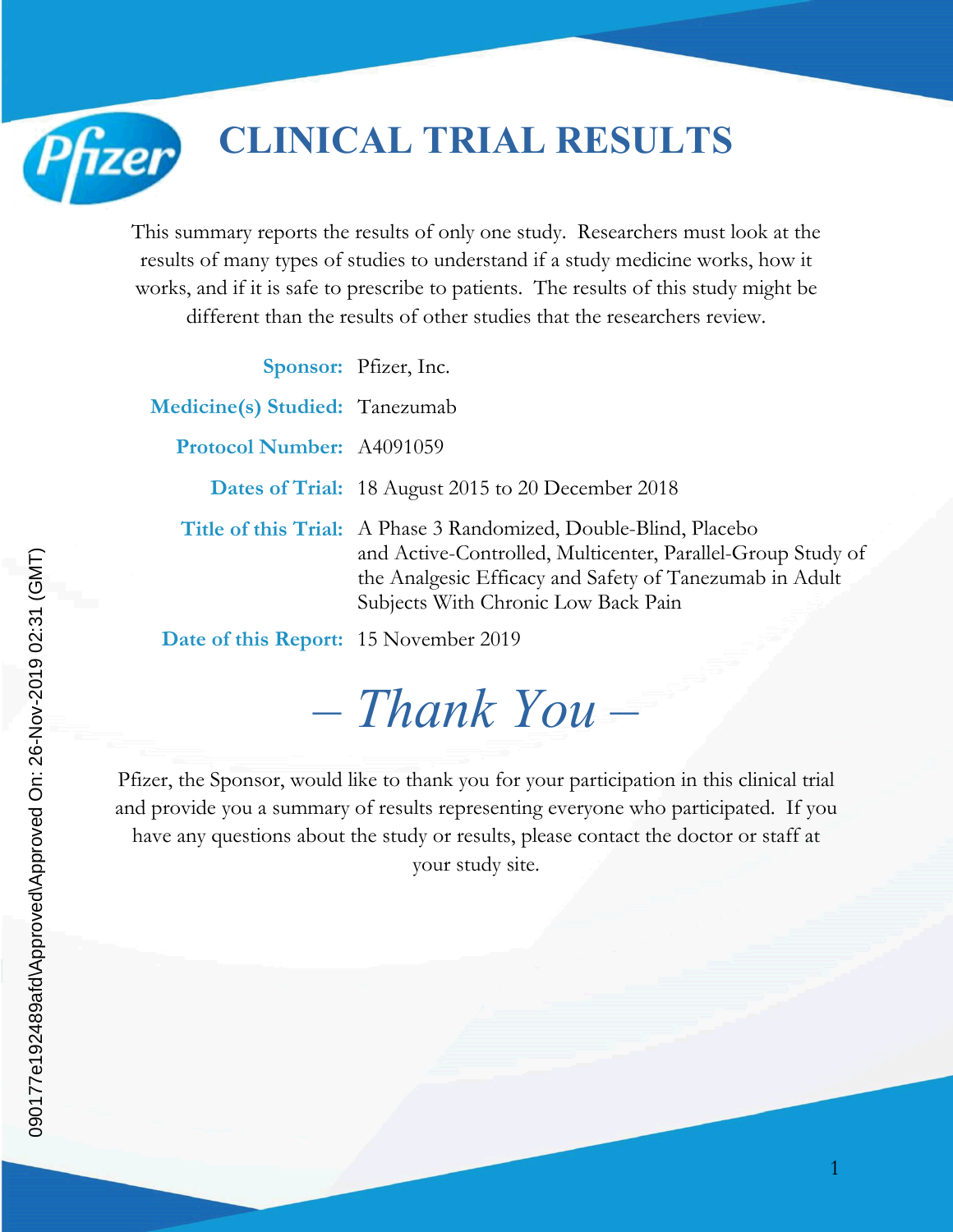## **WHY WAS THIS STUDY DONE?**

Chronic low back pain is pain in the lower back that lasts for 3 months for more. Doctors can prescribe medicines to manage this pain, but these medicines may not work well for all patients, so researchers are looking for additional treatment options. Tanezumab was evaluated in patients with chronic low back pain. Tanezumab is not approved for use in patients.

The main purpose of this study was to learn more about how tanezumab works to treat chronic low back pain symptoms. The researchers wanted to answer this question:

 Did patients who received tanezumab have an improvement in chronic low back pain symptoms, compared to patients who received placebo?

A placebo does not have any medicine in it, but looks just like the medicine.

## **WHAT HAPPENED DURING THE STUDY?**

This study compared 4 groups of patients to find out if patients taking tanezumab would have an improvement in chronic low back pain symptoms. To answer the research question, the researchers asked patients to rate their lower back pain each day, on a scale of 0 (no pain) to 10 (worst possible pain).

The study included adult patients with chronic lower back pain that has been going on at least 3 months, who did not get adequate pain relief from certain other pain medicines. These patients had a back pain rating of 5 or more, on a scale from 0 to 10, at the beginning of the study.

First, patients were screened by the study doctor to make sure they were appropriate to join the study. This was known as the "screening period", which lasted up to 37 days. During this time, X-rays of the knees, hip joints, and shoulder joints were taken, and lower back pain was assessed.

The next part of the study was the "treatment period", which lasted up to 56 weeks.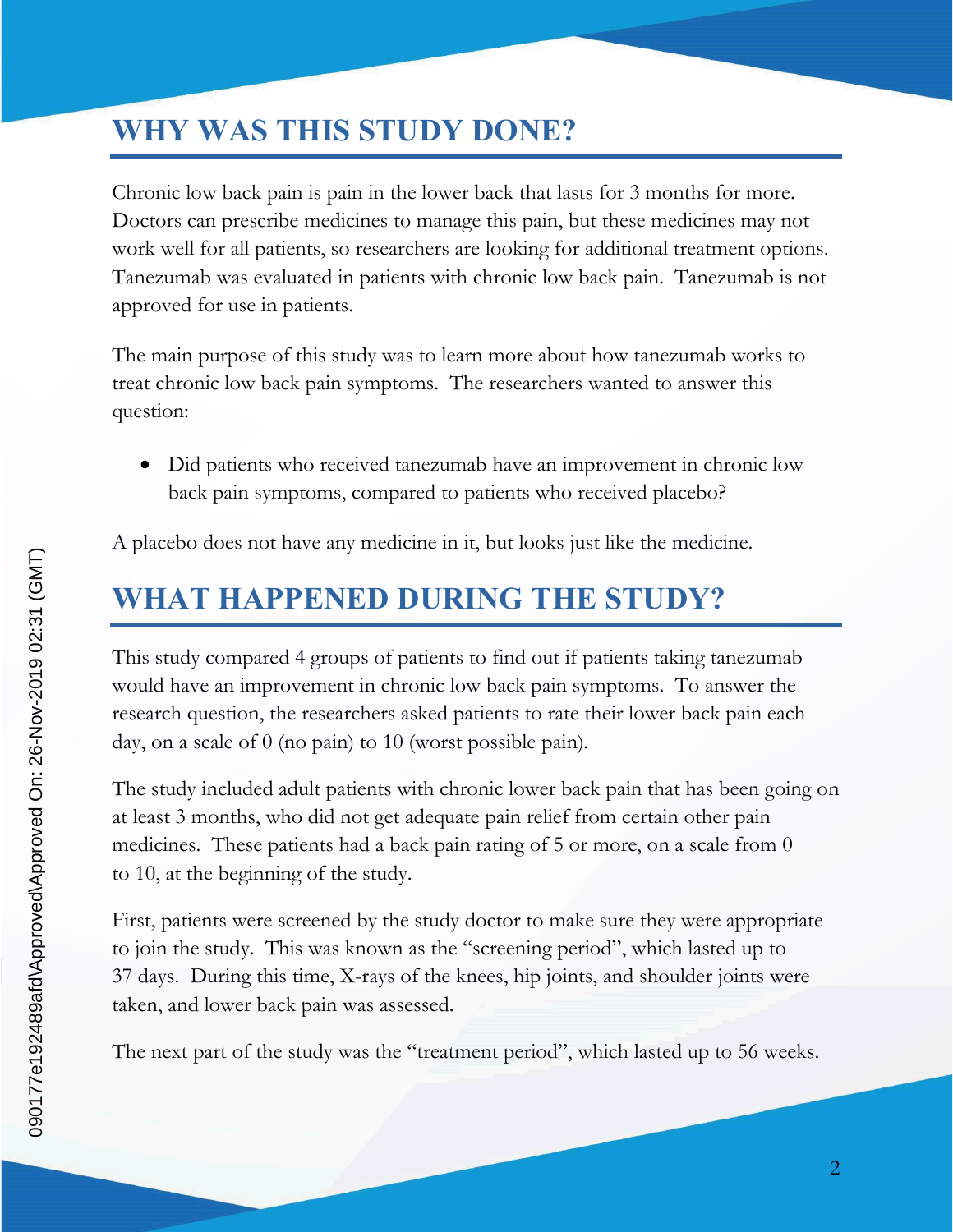The treatments used in this study included:

- Tanezumab 5 mg, given as an injection under the skin every 8 weeks
- Tanezumab 10 mg, given as an injection under the skin every 8 weeks
- A placebo that looks like tanezumab, given as an injection under the skin every 8 weeks
- A medicine called tramadol that is used to treat chronic lower back pain, given as a pill by mouth every day
- A placebo pill that looks like the tramadol pill, taken by mouth every day

Patients were assigned to 1 of 4 treatment groups. Patients were assigned to each group by chance alone. Putting people into groups by chance helps make the groups more similar so they can be compared.

Each group received the following treatments:

- Group 1: Placebo injection  $+$  placebo pill for the first 16 weeks. After 16 weeks, patients were switched to tanezumab 5 mg or 10 mg injections, + placebo pill
- Group 2: Tanezumab 5 mg injection + placebo pill
- Group 3: Tanezumab 10 mg injection + placebo pill
- Group 4: Tramadol pill + placebo injection

The patients and researchers did not know who took the tanezumab injection or the placebo injection and who took the tramadol pill or the placebo pill, since these treatments looked the same. This is known as a "blinded" study.

At study visits in the clinic, starting at the screening visit, the patients completed questionnaires about their low back pain. They also let the staff know about illnesses and discomforts, and had assessments (like physical exam, blood pressure, and more) done by the study doctors and other qualified personnel.

During the study visits for week 16 and week 32, the study doctor assessed whether the patients should continue in the study, based on their low back pain ratings. To continue in the study, patients should have at least 30% improvement in pain ratings after 16 weeks of treatment. Patients who did not have at least 30% improvement stopped study treatment and entered the follow-up period.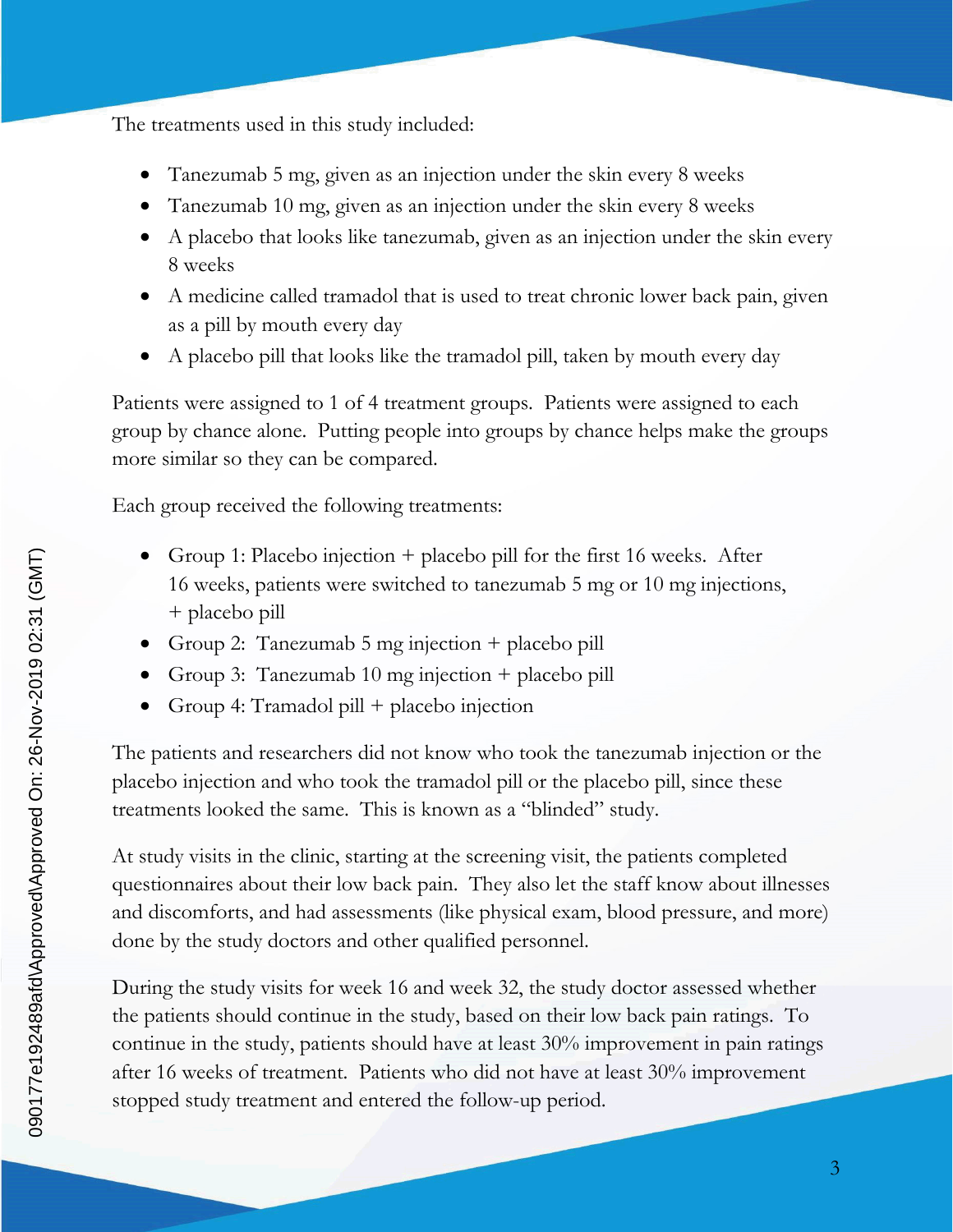The follow-up period lasted 24 weeks. During this time, the study doctors monitored the patients for any medical problems. The figure below shows what happened during this study.



Each patient participated in the study for up to 80 weeks, and the entire study took about 3½ years to complete. The Sponsor ran this study at 191 doctor's offices and clinics in Europe, Asia, and North America. It began 18 August 2015 and ended 20 December 2018. 784 men (43%) and 1041 women (57%) participated. All patients were between the ages of 19 and 84.

Patients were to be treated for up to 56 weeks and complete the 24-week follow-up period. A total of 1825 patients joined the study and received study treatment. Of these patients, 1181 (65%) finished the study. There were 644 patients (35%) who left before the study was over by their choice or because they had a medical problem and a doctor decided it was best for a patient to stop the study.

When the study ended in December 2018, the Sponsor began reviewing the information collected. The Sponsor then created a report of the results. This is a summary of that report.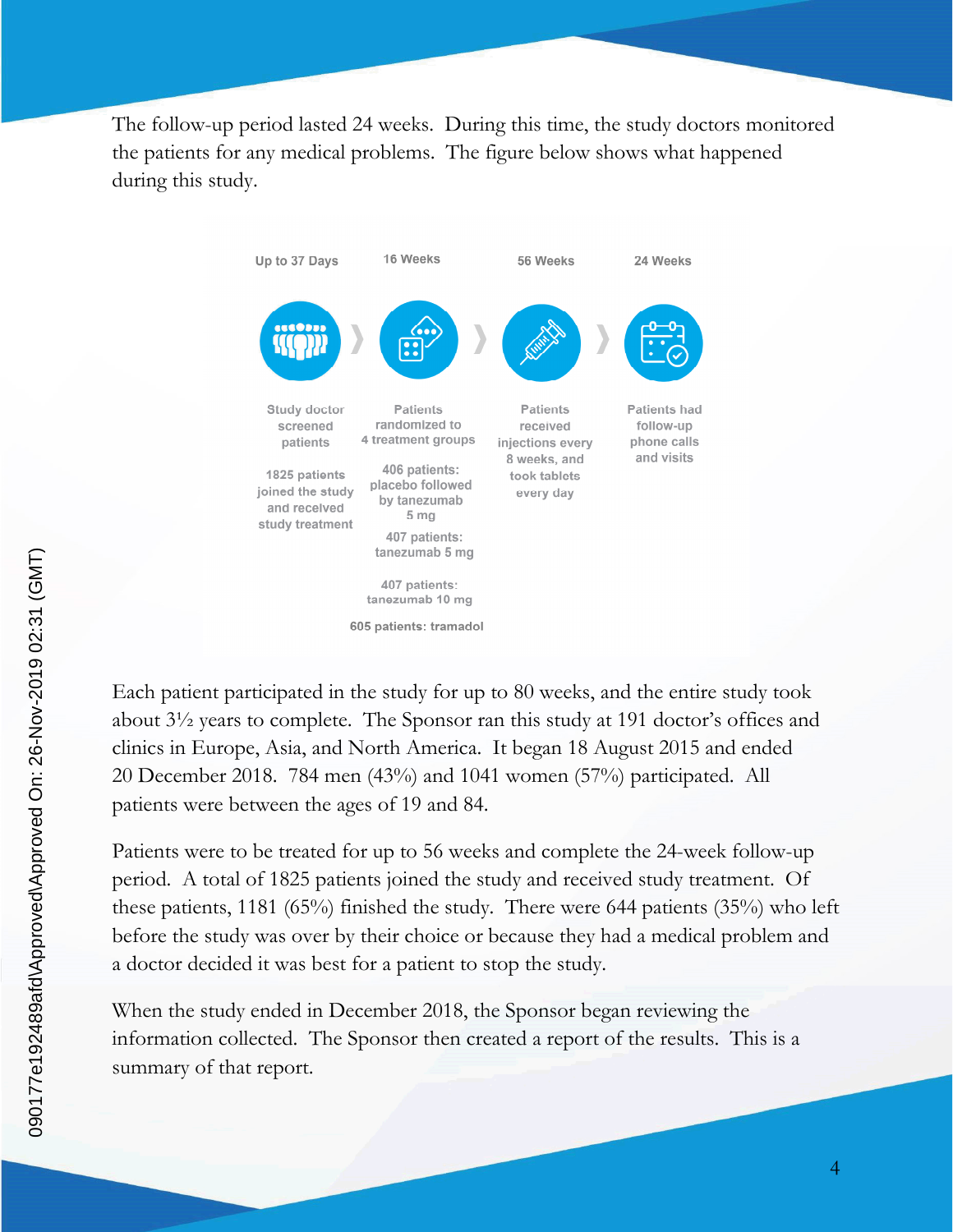## **WHAT WERE THE RESULTS OF THE STUDY?**

#### **Did patients who received tanezumab have an improvement in chronic lower back pain symptoms, compared to patients who received placebo?**

To answer this question, the researchers looked at the patients' low back pain ratings from before the start of study treatment up to week 16 to see if there was an improvement.

On average, patients who received tanezumab 10 mg had a greater improvement in chronic low back pain symptoms, compared to patients who received placebo. The researchers have decided that these results are not likely a result of chance.

On average, patients who received tanezumab 5 mg also had a greater improvement in chronic low back pain symptoms, compared to patients who received placebo. However, this improvement was not large enough to show that one treatment was more effective than another. This difference could have been due to chance.

This does not mean that everyone in this study had these results. Other studies may produce different results, as well. These are just some of the main findings of the study, and more information may be available at the websites listed at the end of this summary.

## **WHAT MEDICAL PROBLEMS DID PATIENTS HAVE DURING THE STUDY?**

The researchers recorded any medical problems the patients had during the study. Patients could have had medical problems for reasons not related to the study (for example, caused by an underlying disease or by chance). Or, medical problems could also have been caused by a study treatment, or by another medicine the patient was taking. Sometimes the cause of a medical problem is unknown. By comparing medical problems across many treatment groups in many studies, doctors try to understand what the side effects of an experimental drug might be.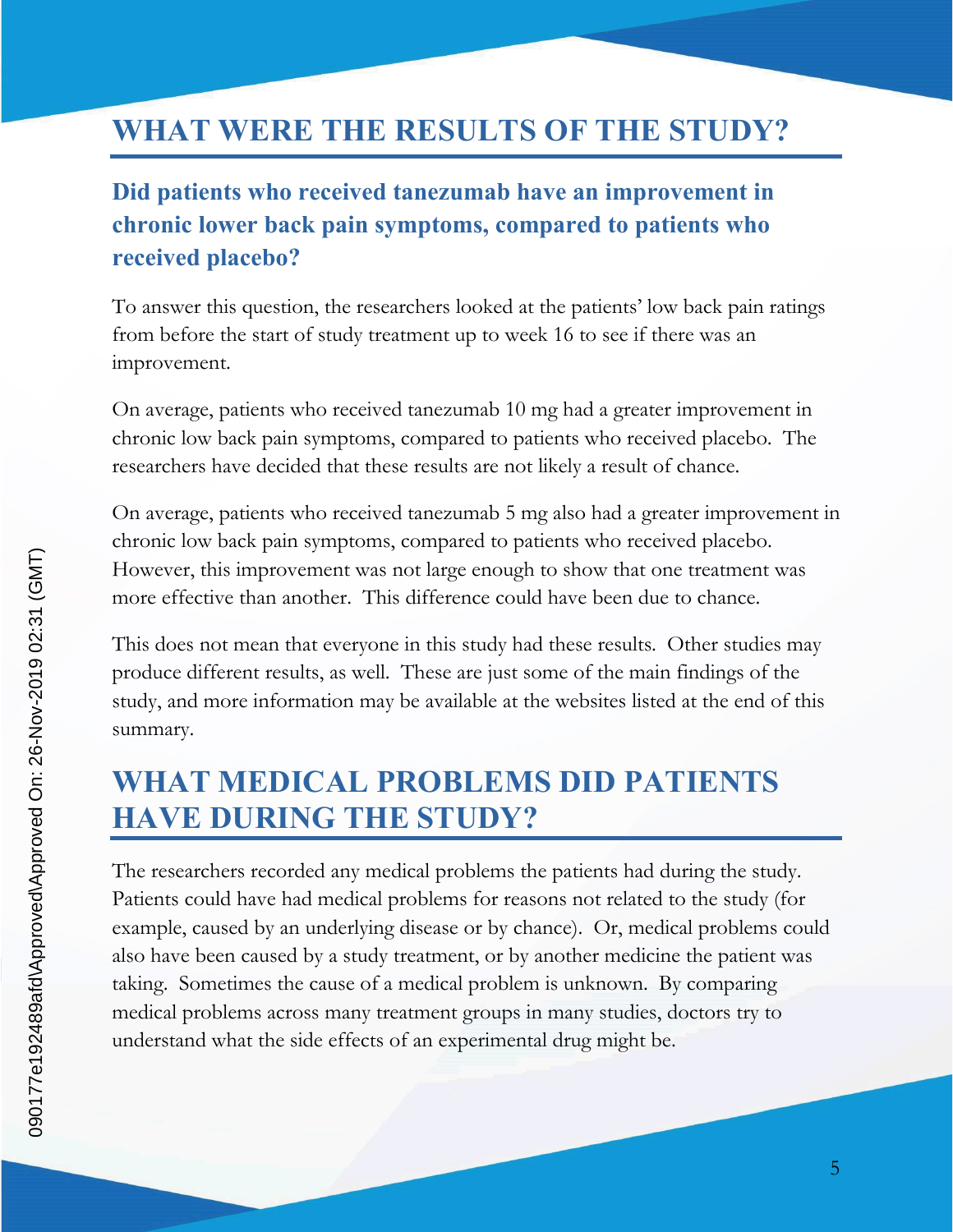During the treatment period, 615 out of 1008 patients who received tanezumab (61%) had at least 1 medical problem. A total of 15 patients (1%) left the study during the treatment period because of medical problems. The most common medical problems during the treatment period are listed below.

## **Most Common Medical Problems**

**(Reported by More Than 5% of Patients in Any Treatment Group)**

| Medical<br>Problem                                               | Placebo<br>Followed by<br>Tanezumab<br>5 <sub>mg</sub><br>(99 Patients<br>Treated) | Tanezumab<br>5 <sub>mg</sub><br>(407 Patients<br>Treated) | Placebo<br>Followed by<br>Tanezumab<br>$10 \text{ mg}$<br>(95 Patients<br>Treated) | Tanezumab<br>$10 \text{ mg}$<br>(407 Patients<br>Treated) |
|------------------------------------------------------------------|------------------------------------------------------------------------------------|-----------------------------------------------------------|------------------------------------------------------------------------------------|-----------------------------------------------------------|
| Joint pain                                                       | 9(9%)                                                                              | 37 $(9%)$                                                 | 13 $(14%)$                                                                         | 40 (10%)                                                  |
| Headache                                                         | 7(7%)                                                                              | 28(7%)                                                    | 3(3%)                                                                              | 30 $(7%)$                                                 |
| Common cold                                                      | 5(5%)                                                                              | 18 $(4\%)$                                                | 8(8%)                                                                              | 23(6%)                                                    |
| Infection of the<br>nose, throat, or<br>airways                  | 4(4%)                                                                              | 18 $(4%)$                                                 | 8(8%)                                                                              | 23(6%)                                                    |
| Pain in the<br>muscles or<br>bones                               | 6(6%)                                                                              | 12(3%)                                                    | 4(4%)                                                                              | 20(5%)                                                    |
| Back pain                                                        | 7(7%)                                                                              | 20(5%)                                                    | 4(4%)                                                                              | 17 $(4\%)$                                                |
| <b>Numbness</b>                                                  | 4(4%)                                                                              | 11 $(3%)$                                                 | 6(6%)                                                                              | 13(3%)                                                    |
| Fall                                                             | 6(6%)                                                                              | 15(4%)                                                    | 2(2%)                                                                              | 9(2%)                                                     |
| <b>Bronchitis</b><br>(inflammation<br>of lining of the<br>lungs) | 5(5%)                                                                              | $9(2\%)$                                                  | 5(5%)                                                                              | 7(2%)                                                     |
| Stomach flu                                                      | 5(5%)                                                                              | $5(1\%)$                                                  | $1(1\%)$                                                                           | $5(1\%)$                                                  |